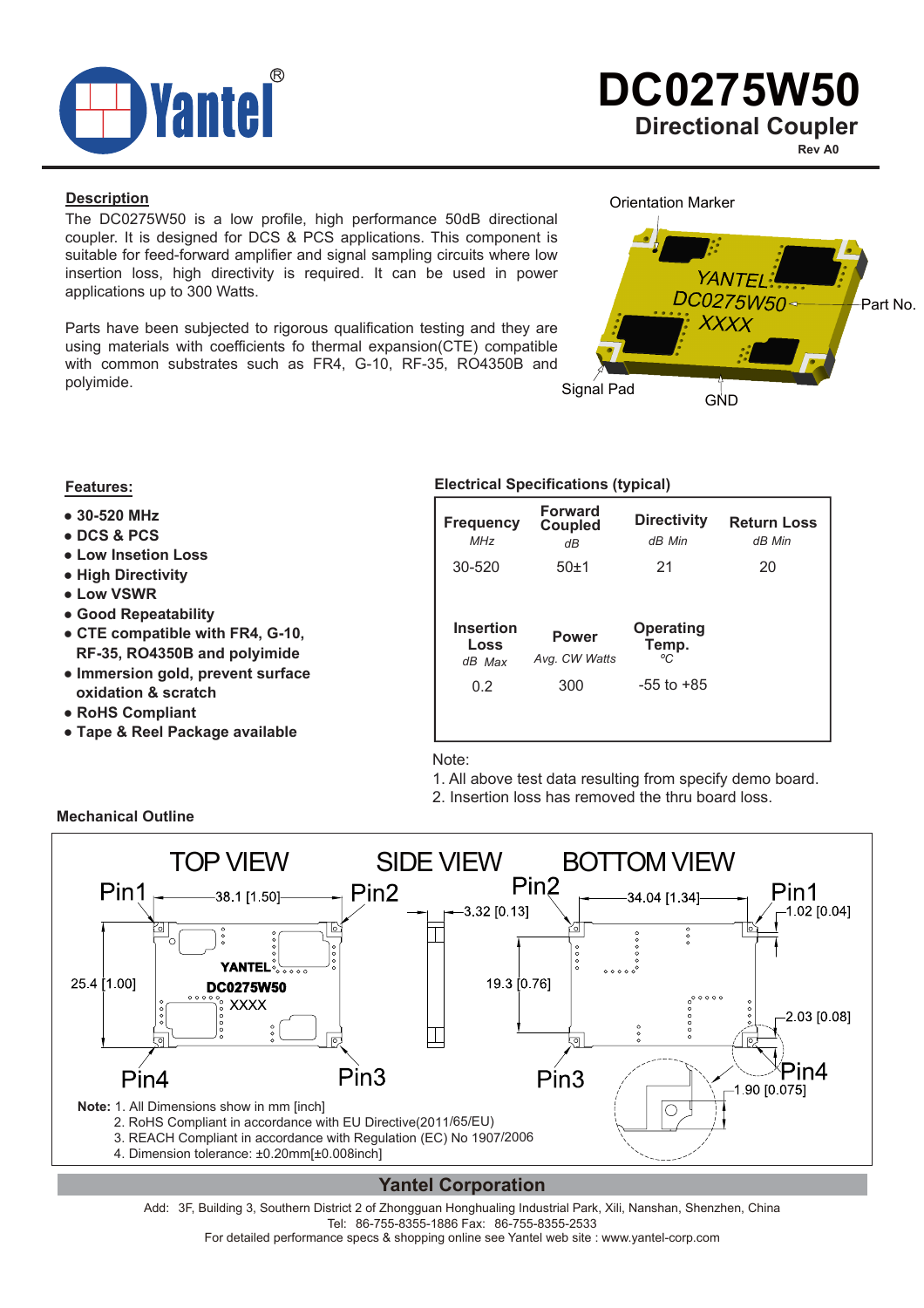

### **Directional Coupler Pin Configuration**

The DC0275W50 has an orientation marker to denote Pin1. Once port one has been identified the other ports are known automatically. Please see the chart below for clarification:



#### **Typical Performance Data (@25 )**

| $\frac{1}{2}$ $\frac{1}{2}$ $\frac{1}{2}$ $\frac{1}{2}$ $\frac{1}{2}$ $\frac{1}{2}$ $\frac{1}{2}$ $\frac{1}{2}$ $\frac{1}{2}$ $\frac{1}{2}$ $\frac{1}{2}$ $\frac{1}{2}$ $\frac{1}{2}$ $\frac{1}{2}$ $\frac{1}{2}$ $\frac{1}{2}$ $\frac{1}{2}$ $\frac{1}{2}$ $\frac{1}{2}$ $\frac{1}{2}$ $\frac{1}{2}$ $\frac{1}{2}$ |                    |                            |                   |                      |                 |          |
|---------------------------------------------------------------------------------------------------------------------------------------------------------------------------------------------------------------------------------------------------------------------------------------------------------------------|--------------------|----------------------------|-------------------|----------------------|-----------------|----------|
| Frequency<br>(MHz)                                                                                                                                                                                                                                                                                                  | Forward<br>Coupled | Transmissio<br>$\mathbf n$ | Insertion<br>Loss | Reflected<br>Coupled | Return Loss(dB) |          |
|                                                                                                                                                                                                                                                                                                                     | (dB)               | (dB)                       | (dB)              | (dB)                 | S11             | S33      |
| 30.0                                                                                                                                                                                                                                                                                                                | $-50.07$           | $-0.01$                    | $-0.01$           | $-80.25$             | $-36.04$        | $-31.20$ |
| 54.5                                                                                                                                                                                                                                                                                                                | $-50.06$           | $-0.01$                    | $-0.01$           | $-79.85$             | $-34.13$        | $-30.37$ |
| 79.0                                                                                                                                                                                                                                                                                                                | $-50.41$           | $-0.02$                    | $-0.02$           | $-80.03$             | $-32.20$        | $-29.36$ |
| 103.5                                                                                                                                                                                                                                                                                                               | $-50.41$           | $-0.02$                    | $-0.02$           | $-80.06$             | $-30.39$        | $-28.36$ |
| 128.0                                                                                                                                                                                                                                                                                                               | $-50.50$           | $-0.03$                    | $-0.02$           | $-81.22$             | $-28.82$        | $-27.08$ |
| 152.5                                                                                                                                                                                                                                                                                                               | $-50.52$           | $-0.03$                    | $-0.03$           | $-80.05$             | $-27.69$        | $-25.81$ |
| 177.0                                                                                                                                                                                                                                                                                                               | $-50.63$           | $-0.04$                    | $-0.04$           | $-80.03$             | $-26.74$        | $-24.92$ |
| 201.5                                                                                                                                                                                                                                                                                                               | $-50.68$           | $-0.06$                    | $-0.06$           | $-80.01$             | $-25.87$        | $-24.26$ |
| 226.0                                                                                                                                                                                                                                                                                                               | $-50.73$           | $-0.05$                    | $-0.05$           | $-81.75$             | $-25.10$        | $-23.57$ |
| 250.5                                                                                                                                                                                                                                                                                                               | $-50.46$           | $-0.08$                    | $-0.08$           | $-80.73$             | $-24.46$        | $-22.94$ |
| 275.0                                                                                                                                                                                                                                                                                                               | $-50.59$           | $-0.09$                    | $-0.09$           | $-80.00$             | $-24.03$        | $-22.51$ |
| 299.5                                                                                                                                                                                                                                                                                                               | $-50.65$           | $-0.07$                    | $-0.07$           | $-79.75$             | $-23.59$        | $-22.20$ |
| 324.0                                                                                                                                                                                                                                                                                                               | $-50.62$           | $-0.08$                    | $-0.08$           | $-79.27$             | $-23.28$        | $-22.14$ |
| 348.5                                                                                                                                                                                                                                                                                                               | $-50.30$           | $-0.10$                    | $-0.09$           | $-78.34$             | $-23.14$        | $-22.04$ |
| 373.0                                                                                                                                                                                                                                                                                                               | $-50.53$           | $-0.12$                    | $-0.12$           | $-77.79$             | $-23.09$        | $-21.86$ |
| 397.5                                                                                                                                                                                                                                                                                                               | $-50.47$           | $-0.10$                    | $-0.10$           | $-76.80$             | $-23.10$        | $-21.89$ |
| 422.0                                                                                                                                                                                                                                                                                                               | $-50.29$           | $-0.11$                    | $-0.11$           | $-76.55$             | $-23.11$        | $-22.04$ |
| 446.5                                                                                                                                                                                                                                                                                                               | $-50.01$           | $-0.10$                    | $-0.10$           | $-75.68$             | $-23.20$        | $-22.05$ |
| 471.0                                                                                                                                                                                                                                                                                                               | $-50.01$           | $-0.14$                    | $-0.14$           | $-75.15$             | $-23.46$        | $-22.07$ |
| 495.5                                                                                                                                                                                                                                                                                                               | $-49.83$           | $-0.15$                    | $-0.15$           | $-74.53$             | $-23.77$        | $-22.44$ |
| 520.0                                                                                                                                                                                                                                                                                                               | $-49.72$           | $-0.13$                    | $-0.13$           | $-73.93$             | $-24.15$        | $-22.84$ |

# **Yantel Corporation**

Add 3F, Building 3, Southern District 2 of Zhongguan Honghualing Industrial Park, Xili, Nanshan, Shenzhen, China Tel 86-755-8355-1886 Fax 86-755-8355-2533

For detailed performance specs & shopping online see Yantel web site : www.yantel-corp.com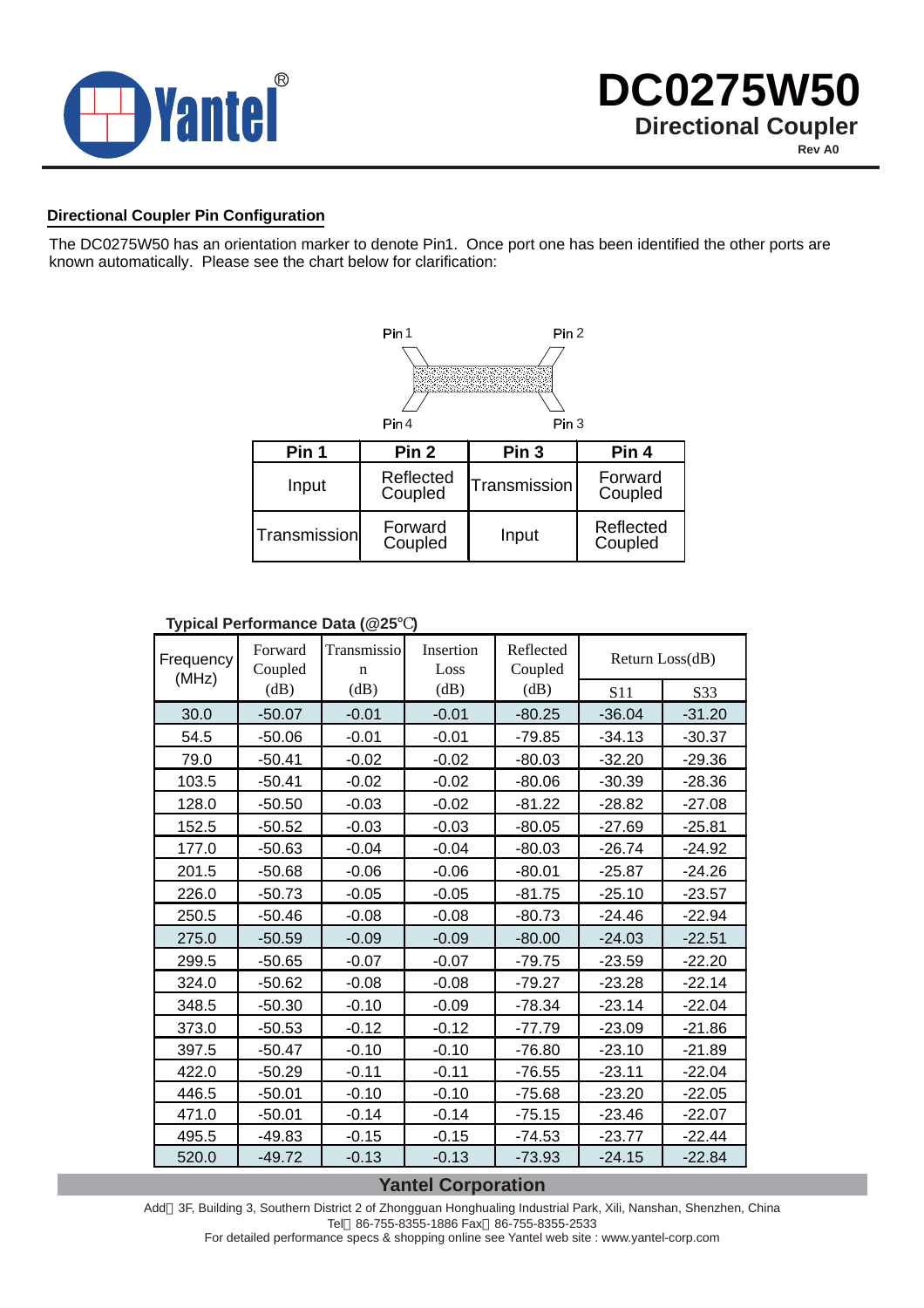

# **DC0275W50 Directional Coupler**

**Rev A0**

# **Typical Performance ( -55°C, 25°C, 95°C, 125°C : 30-520 MHz)**



**Yantel Corporation**

Add 3F, Building 3, Southern District 2 of Zhongguan Honghualing Industrial Park, Xili, Nanshan, Shenzhen, China Tel 86-755-8355-1886 Fax 86-755-8355-2533 For detailed performance specs & shopping online see Yantel web site : www.yantel-corp.com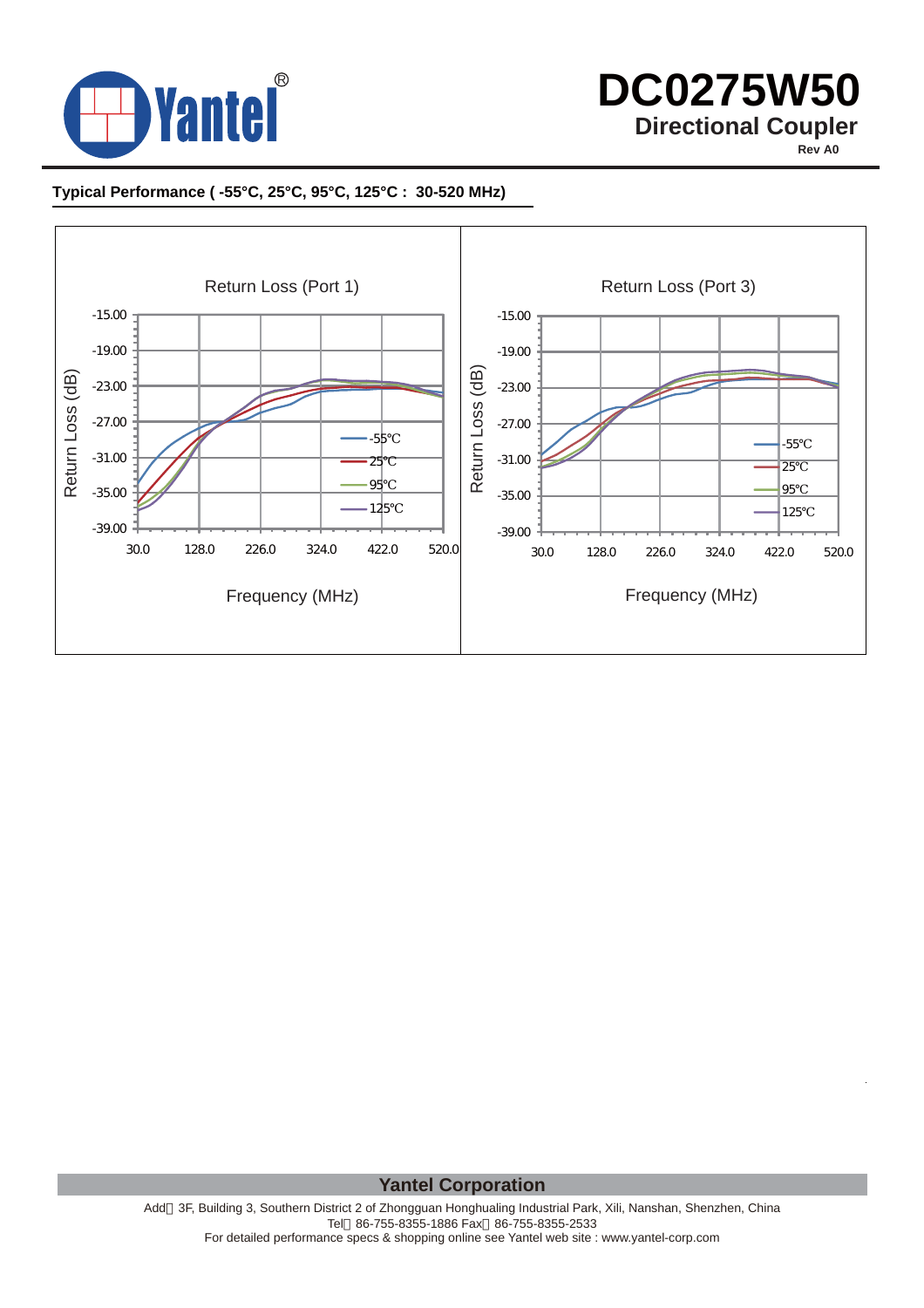

 **DC0275W50 Directional Coupler**

**Rev A0**

# **Typical Performance ( -55°C, 25°C, 95°C, 125°C : 30-520 MHz)**



**Yantel Corporation**

Add 3F, Building 3, Southern District 2 of Zhongguan Honghualing Industrial Park, Xili, Nanshan, Shenzhen, China Tel 86-755-8355-1886 Fax 86-755-8355-2533 For detailed performance specs & shopping online see Yantel web site : www.yantel-corp.com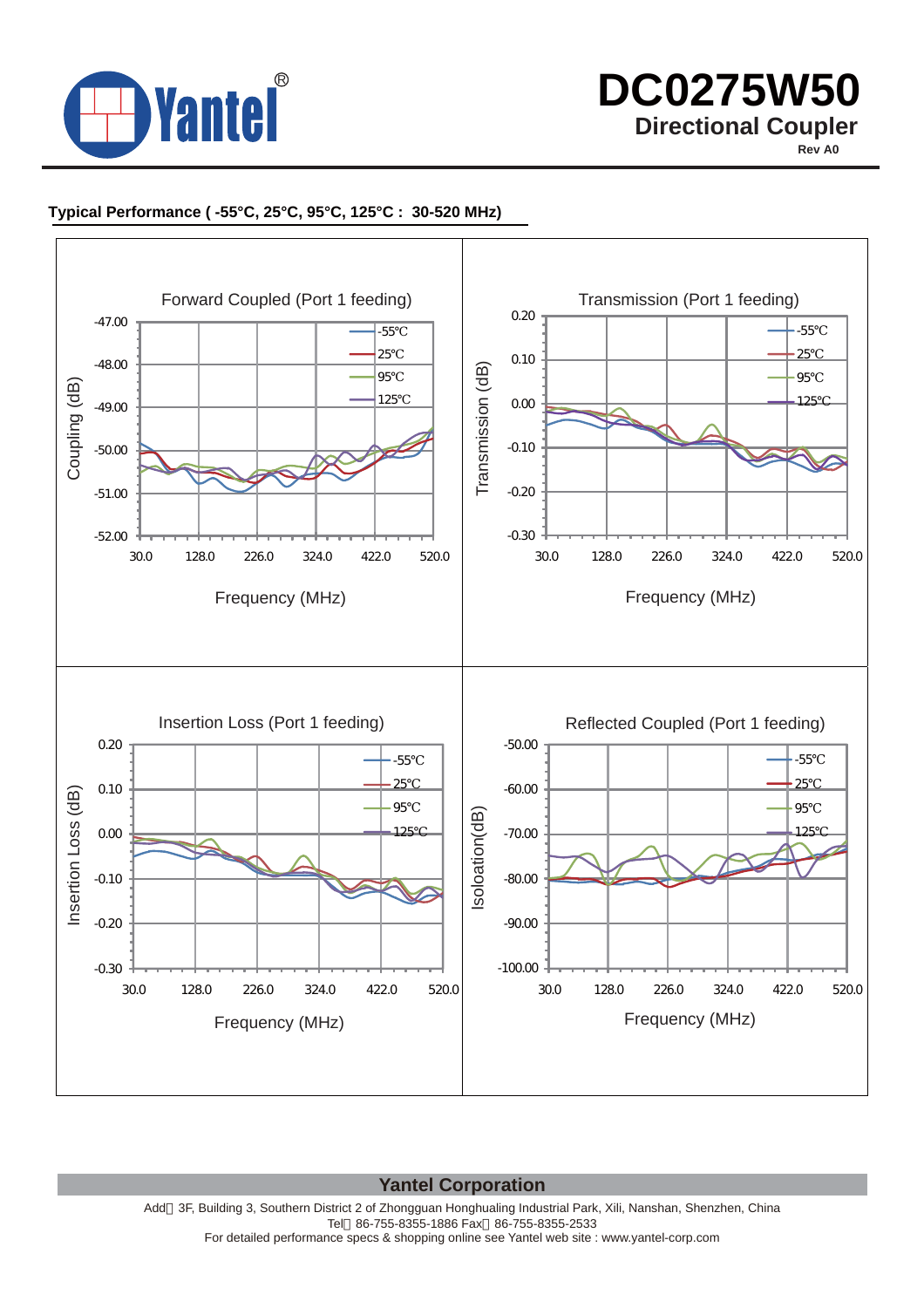

# **DC0275W50 Directional Coupler**

**Rev A0**

# **Description of Measured Specifications**

| <b>Parameter</b>       | <b>Description</b>                                                                               |
|------------------------|--------------------------------------------------------------------------------------------------|
| <b>VSWR</b>            | Voltage standing wave ratio, the impedance match to 50<br>the ideal value is 1:1.                |
| <b>Return Loss</b>     | Loss of signal power resulting from the reflection caused by discontinuity of transmission line. |
| <b>Insertion Loss</b>  | The input power divided by sum of power at the Forward Coupled port & transmission port          |
| <b>Forward Coupled</b> | The input power divided by the power at coupling port.                                           |
| <b>Transmission</b>    | The input power divided by the power at transmission port.                                       |
| <b>Directivity</b>     | The power at the Forward Coupled port divided by the power at the Reflected Coupled port         |

#### **Test Method**

- 1. Calibrating your vector network analyzer.
- 2. Connect the VNA 4 Port to DUT respectively.
- 3. Measure the data of Forward coupled through port 1 to port 4(S41).
- 4. Measure the data of transmission through port 1 to port 3(S31).
- 5. Measure the data of Reflected Coupled through port 1 to port 2(S21).
- 6. Measure the data of return loss port 1, port 3.
- 7. According to the above data to calculate insertion loss, directivity.



#### Note:

1. When calculating insertion loss at room termperature,

 coupling & transmission data both need remove demo board loss. Please see demo board loss data below the table :

## **Yantel Corporation**

Add 3F, Building 3, Southern District 2 of Zhongguan Honghualing Industrial Park, Xili, Nanshan, Shenzhen, China Tel 86-755-8355-1886 Fax 86-755-8355-2533 For detailed performance specs & shopping online see Yantel web site : www.yantel-corp.com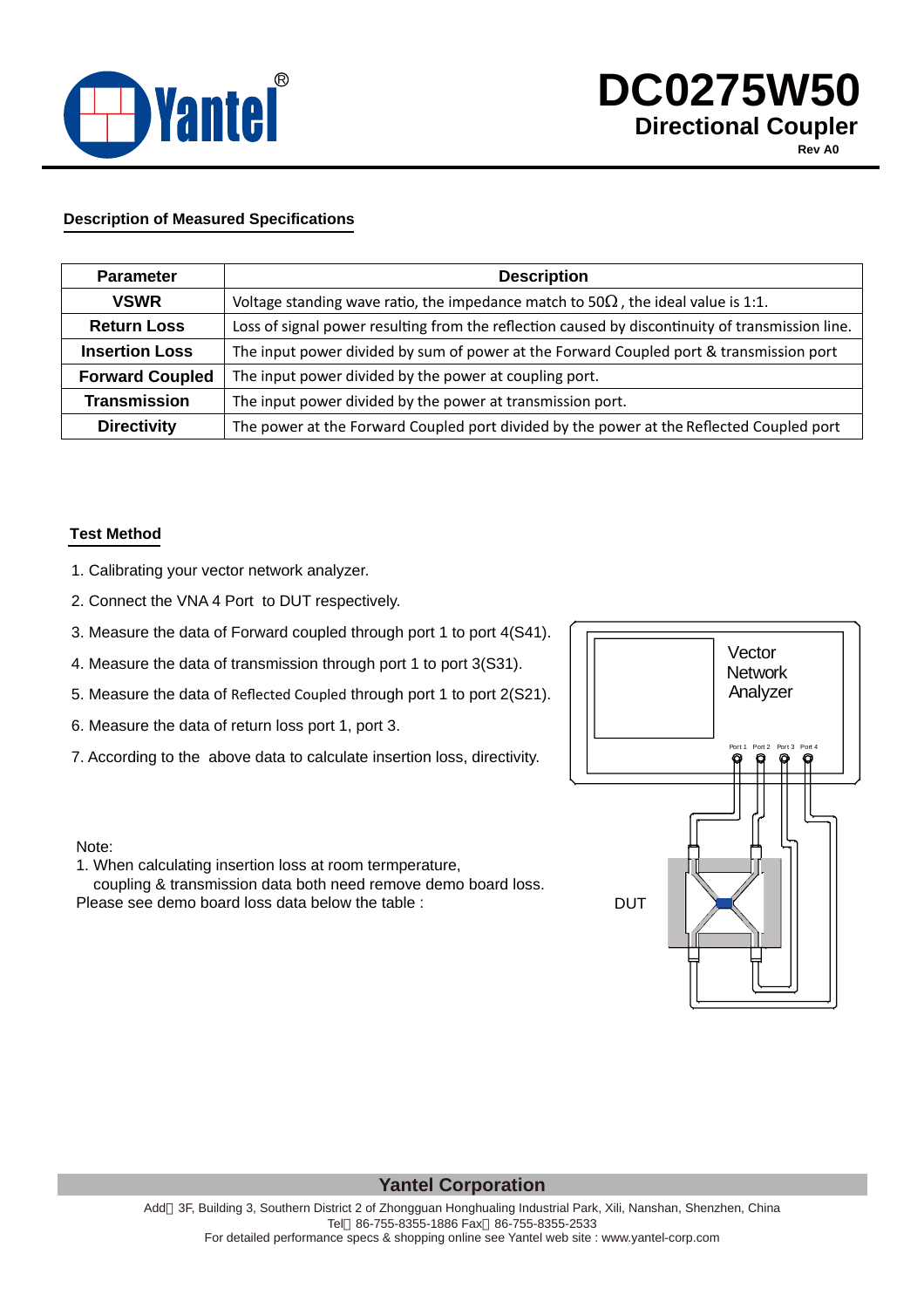

**Rev A0**



NOTE:

1. 50Ω line width is shown above designing from RO4003 dieletric thickness 0.81mm; copper 1 OZ

2. Bottom side of the PCB is continuous ground plane.

3. All dimensions shown in mm [inch].

#### **Reflow Profile**



**Yantel Corporation**

Add• •3F, Building 3, Southern District 2 of Zhongguan Honghualing Industrial Park, Xili, Nanshan, Shenzhen, China Tel:86-755-8355-1886 Fax:86-755-8355-2533 For detailed performance specs & shopping online see Yantel web site : www.yantel-corp.com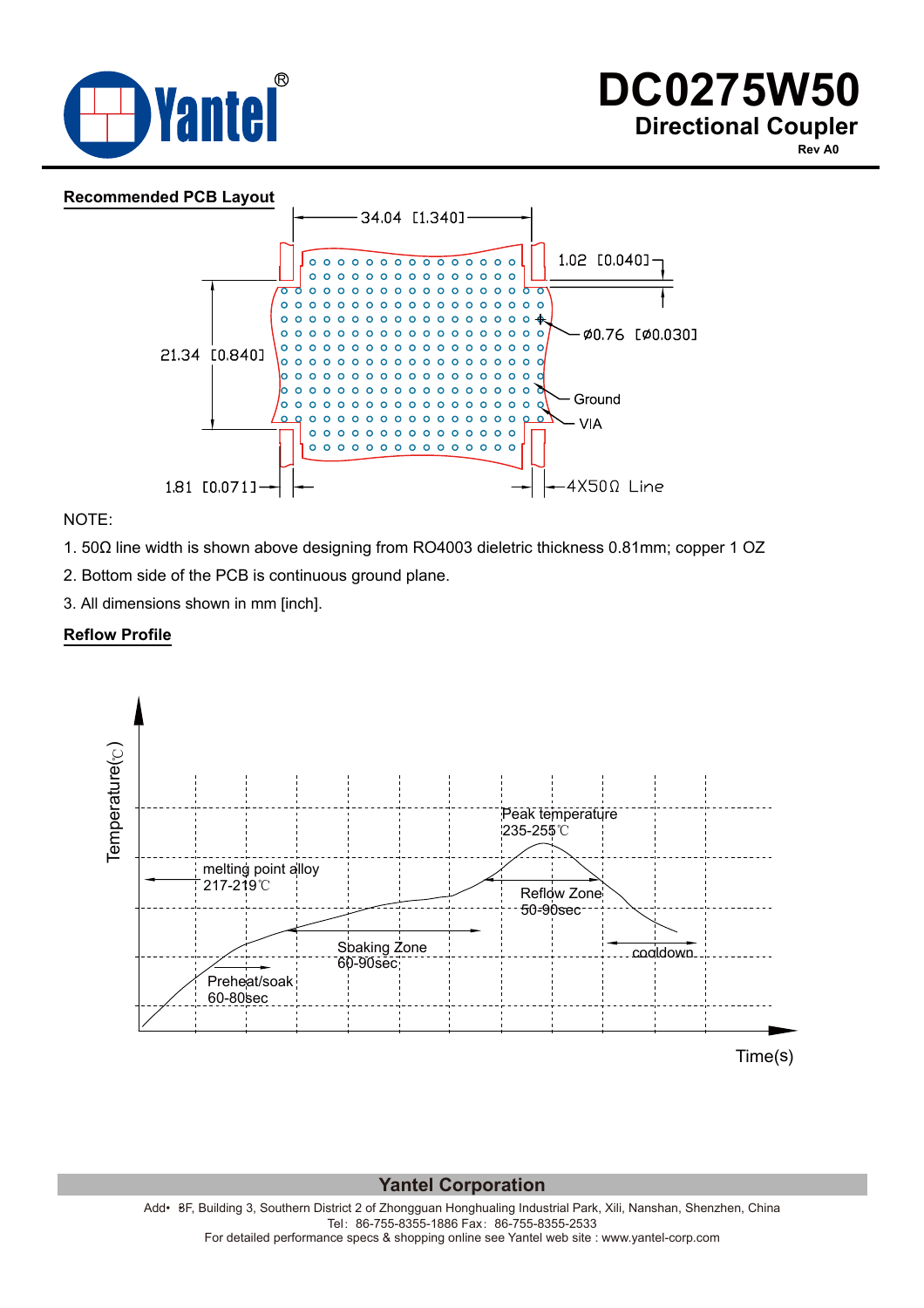

**Rev A0**

### **Reliability Test Flow**



Add 3F, Building 3, Southern District 2 of Zhongguan Honghualing Industrial Park, Xili, Nanshan, Shenzhen, China Tel 86-755-8355-1886 Fax 86-755-8355-2533

For detailed performance specs & shopping online see Yantel web site : www.yantel-corp.com